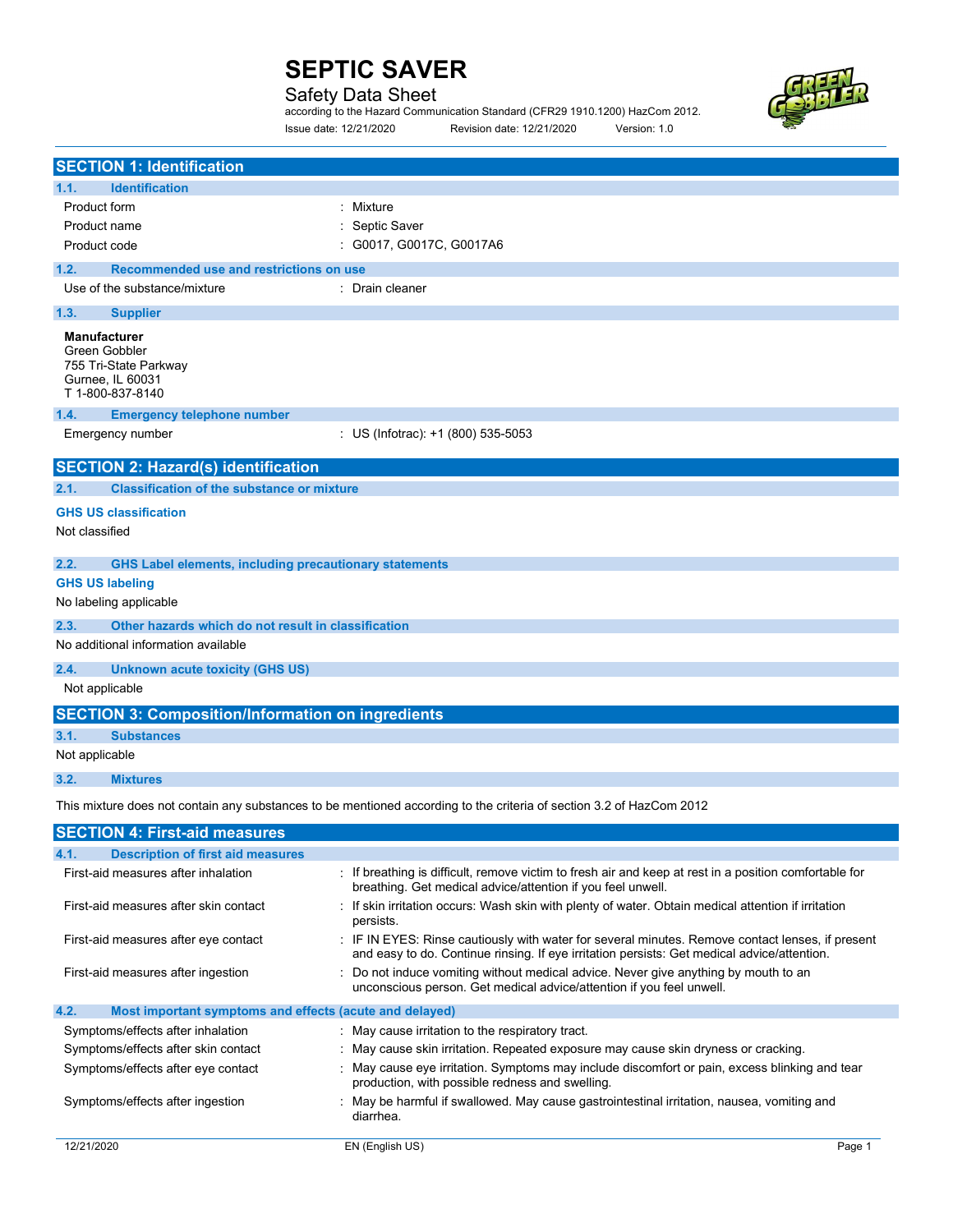## Safety Data Sheet

according to the Hazard Communication Standard (CFR29 1910.1200) HazCom 2012.

4.3. Immediate medical attention and special treatment, if necessary

Symptoms may be delayed. In case of accident or if you feel unwell, seek medical advice immediately (show the label where possible).

|             | <b>SECTION 5: Fire-fighting measures</b>                                            |                                                                                                                                                                                                                                                                                                  |
|-------------|-------------------------------------------------------------------------------------|--------------------------------------------------------------------------------------------------------------------------------------------------------------------------------------------------------------------------------------------------------------------------------------------------|
| 5.1.        | Suitable (and unsuitable) extinguishing media                                       |                                                                                                                                                                                                                                                                                                  |
|             | Suitable extinguishing media                                                        | : Use extinguishing media appropriate for surrounding fire.                                                                                                                                                                                                                                      |
|             | Unsuitable extinguishing media                                                      | : Do not use water jet.                                                                                                                                                                                                                                                                          |
| 5.2.        | Specific hazards arising from the chemical                                          |                                                                                                                                                                                                                                                                                                  |
| Fire hazard |                                                                                     | : Products of combustion may include, and are not limited to: oxides of carbon.                                                                                                                                                                                                                  |
|             |                                                                                     |                                                                                                                                                                                                                                                                                                  |
| 5.3.        | Special protective equipment and precautions for fire-fighters                      |                                                                                                                                                                                                                                                                                                  |
|             | Protection during firefighting                                                      | : Keep upwind of fire. Wear full fire fighting turn-out gear (full Bunker gear) and respiratory<br>protection (SCBA).                                                                                                                                                                            |
|             | <b>SECTION 6: Accidental release measures</b>                                       |                                                                                                                                                                                                                                                                                                  |
| 6.1.        | Personal precautions, protective equipment and emergency procedures                 |                                                                                                                                                                                                                                                                                                  |
|             | General measures                                                                    | : Use personal protection recommended in Section 8. Isolate the hazard area and deny entry to<br>unnecessary and unprotected personnel.                                                                                                                                                          |
| 6.1.1.      | For non-emergency personnel<br>No additional information available                  |                                                                                                                                                                                                                                                                                                  |
| 6.1.2.      | For emergency responders                                                            |                                                                                                                                                                                                                                                                                                  |
|             | No additional information available                                                 |                                                                                                                                                                                                                                                                                                  |
| 6.2.        | <b>Environmental precautions</b>                                                    |                                                                                                                                                                                                                                                                                                  |
| air).       |                                                                                     | Prevent entry to sewers and public waters. Inform the relevant authorities if the product has caused environmental pollution (sewers, waterways, soil or                                                                                                                                         |
| 6.3.        | Methods and material for containment and cleaning up                                |                                                                                                                                                                                                                                                                                                  |
|             | For containment                                                                     | : Absorb and/or contain spill with inert material (sand, vermiculite or other appropriate material),<br>then place in suitable container. Avoid dispersal or spilled material and runoff and contact with<br>soil, waterways, drains and sewers. Wear recommended personal protective equipment. |
|             | Methods for cleaning up                                                             | : Sweep or shovel spills into appropriate container for disposal. Provide ventilation.                                                                                                                                                                                                           |
| 6.4.        | <b>Reference to other sections</b>                                                  |                                                                                                                                                                                                                                                                                                  |
|             | For further information refer to section 8: "Exposure controls/personal protection" |                                                                                                                                                                                                                                                                                                  |
|             | <b>SECTION 7: Handling and storage</b>                                              |                                                                                                                                                                                                                                                                                                  |
| 7.1.        | <b>Precautions for safe handling</b>                                                |                                                                                                                                                                                                                                                                                                  |
|             | Precautions for safe handling                                                       | : Avoid contact with skin and eyes. Avoid breathing dust/fume/gas/mist/vapors/spray. Do not<br>swallow. Handle and open container with care. When using do not eat, drink or smoke.                                                                                                              |
|             | Hygiene measures                                                                    | : Wash contaminated clothing before reuse. Always wash hands after handling the product.                                                                                                                                                                                                         |
| 7.2.        | <b>Conditions for safe storage, including any incompatibilities</b>                 |                                                                                                                                                                                                                                                                                                  |
|             | Storage conditions                                                                  | : Keep out of the reach of children. Keep container tightly closed. Store in a dry, cool and well-<br>ventilated place.                                                                                                                                                                          |
|             | <b>SECTION 8: Exposure controls/personal protection</b>                             |                                                                                                                                                                                                                                                                                                  |
| 8.1.        | <b>Control parameters</b>                                                           |                                                                                                                                                                                                                                                                                                  |
|             | <b>Septic Saver</b>                                                                 |                                                                                                                                                                                                                                                                                                  |
|             | No additional information available                                                 |                                                                                                                                                                                                                                                                                                  |
| 8.2.        | <b>Appropriate engineering controls</b>                                             |                                                                                                                                                                                                                                                                                                  |
|             | Appropriate engineering controls                                                    | : Ensure good ventilation of the work station.                                                                                                                                                                                                                                                   |
|             | Environmental exposure controls                                                     | : Avoid release to the environment.                                                                                                                                                                                                                                                              |
| 8.3.        | Individual protection measures/Personal protective equipment                        |                                                                                                                                                                                                                                                                                                  |

## Hand protection:

Wear suitable gloves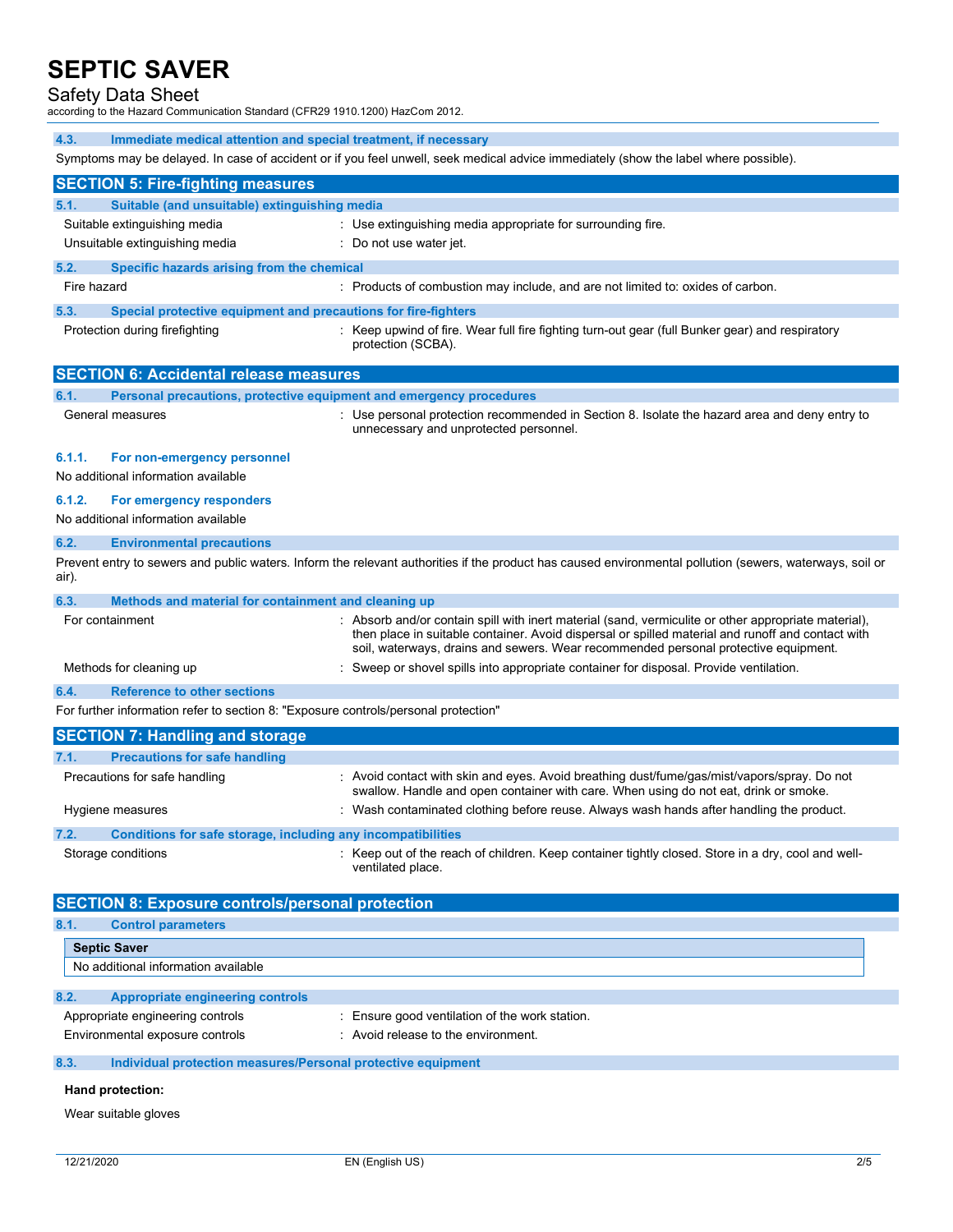# Safety Data Sheet

according to the Hazard Communication Standard (CFR29 1910.1200) HazCom 2012.

## Eye protection:

Safety glasses or goggles are recommended when using product.

### Skin and body protection:

Wear suitable protective clothing

#### Respiratory protection:

In case of insufficient ventilation, wear suitable respiratory equipment. Respirator selection must be based on known or anticipated exposure levels, the hazards of the product and the safe working limits of the selected respirator.

## Other information:

Handle in accordance with good industrial hygiene and safety procedures. Do not eat, drink or smoke when using this product.

| <b>SECTION 9: Physical and chemical properties</b>                    |                     |  |
|-----------------------------------------------------------------------|---------------------|--|
| 9.1.<br>Information on basic physical and chemical properties         |                     |  |
| Physical state                                                        | : Liquid            |  |
| Appearance                                                            | : Opaque liquid.    |  |
| Color                                                                 | Dark green          |  |
| Odor                                                                  | Mild                |  |
| Odor threshold                                                        | No data available   |  |
| pH                                                                    | $: 6.6 - 7.6$       |  |
| Melting point                                                         | No data available   |  |
| Freezing point                                                        | No data available   |  |
| Boiling point                                                         | No data available   |  |
| Flash point                                                           | : $>200$ °F         |  |
| Relative evaporation rate (butyl acetate=1)                           | : No data available |  |
| Flammability (solid, gas)                                             | : Not flammable     |  |
| Vapor pressure                                                        | : No data available |  |
| Relative vapor density at 20 °C                                       | No data available   |  |
| Relative density                                                      | $0.9991 - 1.0091$   |  |
| Solubility                                                            | No data available   |  |
| Partition coefficient n-octanol/water                                 | No data available   |  |
| Auto-ignition temperature                                             | No data available   |  |
| Decomposition temperature                                             | No data available   |  |
| Viscosity, kinematic                                                  | No data available   |  |
| Viscosity, dynamic                                                    | No data available   |  |
| <b>Explosion limits</b>                                               | No data available   |  |
| <b>Explosive properties</b>                                           | No data available   |  |
| Oxidizing properties                                                  | : No data available |  |
| 9.2.<br><b>Other information</b>                                      |                     |  |
| No additional information available                                   |                     |  |
| <b>SECTION 10: Stability and reactivity</b>                           |                     |  |
| 10.1.<br><b>Reactivity</b>                                            |                     |  |
| No dangerous reactions known under normal conditions of use.          |                     |  |
|                                                                       |                     |  |
| 10.2.<br><b>Chemical stability</b><br>Stable under normal conditions. |                     |  |
|                                                                       |                     |  |
| 10.3.<br><b>Possibility of hazardous reactions</b>                    |                     |  |
| No dangerous reactions known under normal conditions of use.          |                     |  |
| <b>Conditions to avoid</b><br>10.4.                                   |                     |  |
| Heat. Incompatible materials.                                         |                     |  |
| 10.5.<br>Incompatible materials                                       |                     |  |

# Strong oxidizers. Strong acids. Strong bases.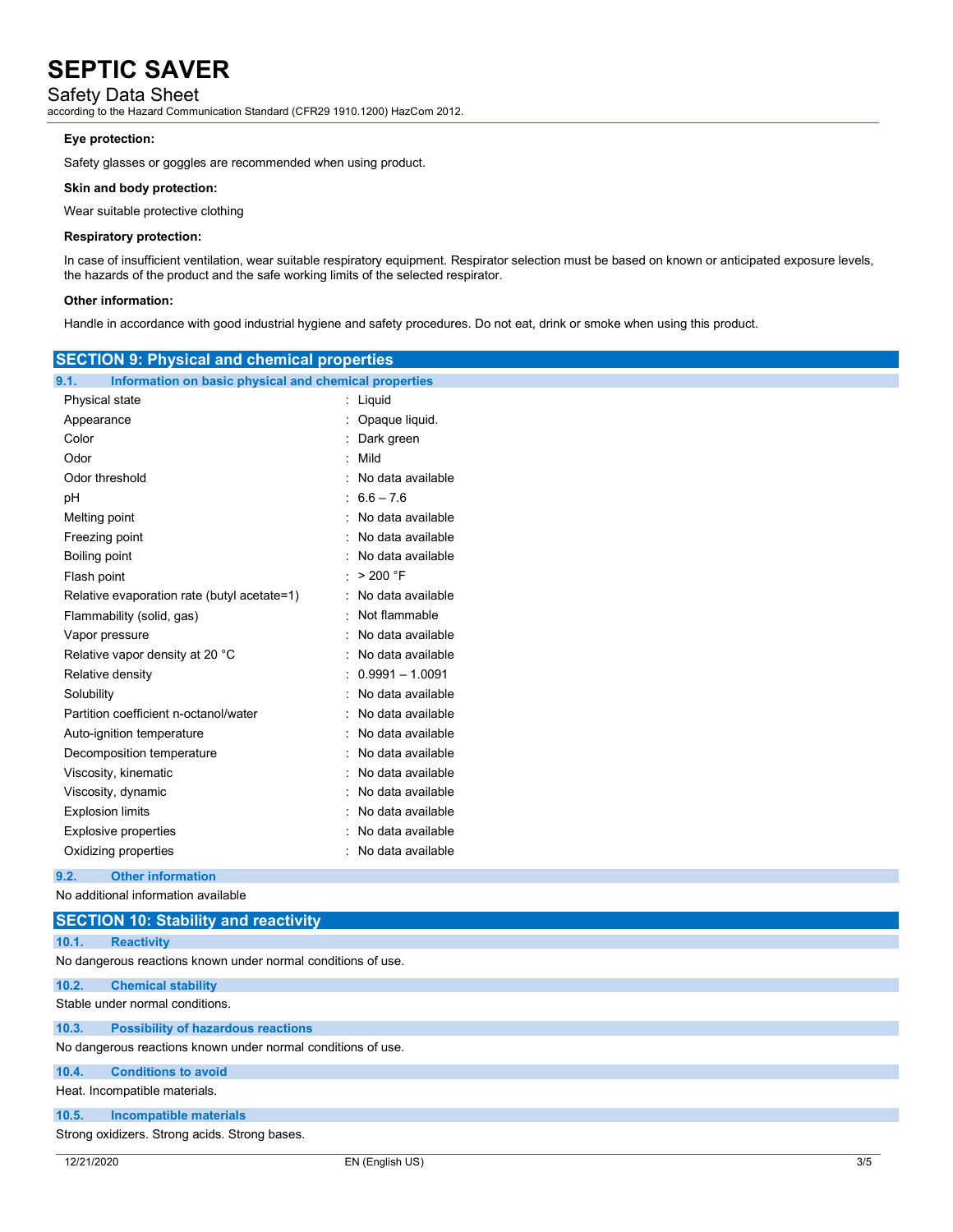## Safety Data Sheet

according to the Hazard Communication Standard (CFR29 1910.1200) HazCom 2012.

| 10.6.<br><b>Hazardous decomposition products</b>       |                                                                                                                                                |
|--------------------------------------------------------|------------------------------------------------------------------------------------------------------------------------------------------------|
| May include, and are not limited to: oxides of carbon. |                                                                                                                                                |
| <b>SECTION 11: Toxicological information</b>           |                                                                                                                                                |
| Information on toxicological effects<br>11.1.          |                                                                                                                                                |
| Acute toxicity (oral)                                  | Not classified                                                                                                                                 |
| Acute toxicity (dermal)                                | Not classified                                                                                                                                 |
| Acute toxicity (inhalation)                            | Not classified                                                                                                                                 |
| <b>Septic Saver</b>                                    |                                                                                                                                                |
| ATE US (oral)                                          | >5000 mg/kg                                                                                                                                    |
|                                                        |                                                                                                                                                |
| Skin corrosion/irritation                              | Not classified                                                                                                                                 |
|                                                        | $pH: 6.6 - 7.6$                                                                                                                                |
| Serious eye damage/irritation                          | Not classified                                                                                                                                 |
|                                                        | $pH: 6.6 - 7.6$                                                                                                                                |
| Respiratory or skin sensitization                      | Not classified                                                                                                                                 |
| Germ cell mutagenicity                                 | Not classified                                                                                                                                 |
| Carcinogenicity                                        | Not classified                                                                                                                                 |
| Reproductive toxicity                                  | Not classified                                                                                                                                 |
| STOT-single exposure                                   | Not classified                                                                                                                                 |
| STOT-repeated exposure                                 | Not classified                                                                                                                                 |
| Aspiration hazard                                      | Not classified                                                                                                                                 |
| Viscosity, kinematic                                   | No data available                                                                                                                              |
| Symptoms/effects after inhalation                      | May cause irritation to the respiratory tract.                                                                                                 |
| Symptoms/effects after skin contact                    | May cause skin irritation. Repeated exposure may cause skin dryness or cracking.                                                               |
| Symptoms/effects after eye contact                     | May cause eye irritation. Symptoms may include discomfort or pain, excess blinking and tear<br>production, with possible redness and swelling. |
| Symptoms/effects after ingestion                       | May be harmful if swallowed. May cause gastrointestinal irritation, nausea, vomiting and<br>diarrhea.                                          |
| Other information                                      | Likely routes of exposure: ingestion, inhalation, skin and eye.                                                                                |
|                                                        |                                                                                                                                                |

| <b>SECTION 12: Ecological information</b>     |                                                                                                                                                                                 |
|-----------------------------------------------|---------------------------------------------------------------------------------------------------------------------------------------------------------------------------------|
| 12.1.<br><b>Toxicity</b>                      |                                                                                                                                                                                 |
| Ecology - general                             | : May cause long-term adverse effects in the aquatic environment.                                                                                                               |
| 12.2.<br><b>Persistence and degradability</b> |                                                                                                                                                                                 |
| <b>Septic Saver</b>                           |                                                                                                                                                                                 |
| Persistence and degradability                 | Not established.                                                                                                                                                                |
| 12.3.<br><b>Bioaccumulative potential</b>     |                                                                                                                                                                                 |
| <b>Septic Saver</b>                           |                                                                                                                                                                                 |
| Bioaccumulative potential                     | Not established.                                                                                                                                                                |
| 12.4.<br><b>Mobility in soil</b>              |                                                                                                                                                                                 |
| No additional information available           |                                                                                                                                                                                 |
| 12.5.<br><b>Other adverse effects</b>         |                                                                                                                                                                                 |
| Other information                             | : No other effects known.                                                                                                                                                       |
| <b>SECTION 13: Disposal considerations</b>    |                                                                                                                                                                                 |
| 13.1.<br><b>Disposal methods</b>              |                                                                                                                                                                                 |
| Product/Packaging disposal recommendations    | Dispose in a safe manner in accordance with local/national regulations. Empty containers or<br>liners may retain some product residues. Recycle empty containers where allowed. |